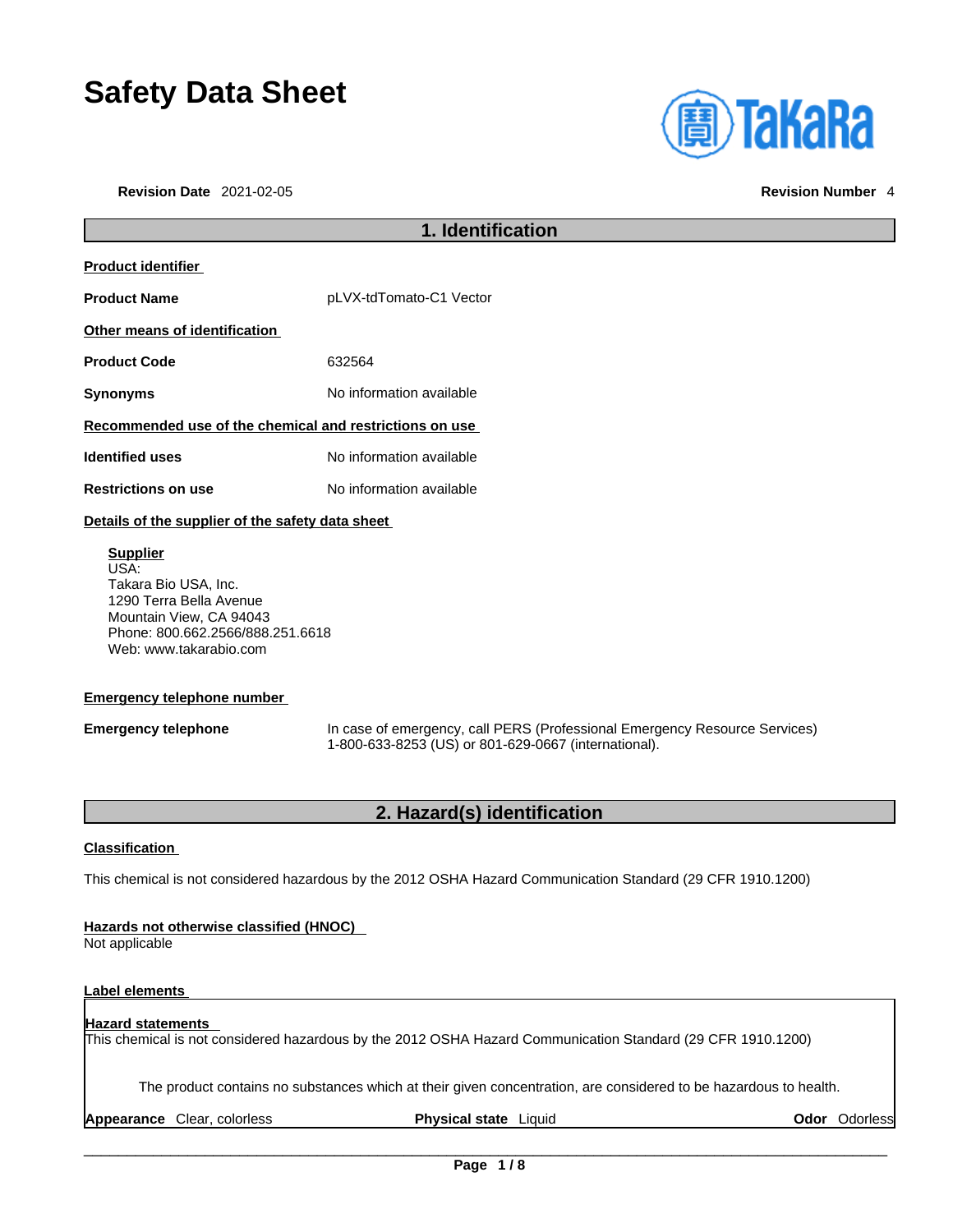#### **Other information**

No information available.

### **3. Composition/information on ingredients**

#### **Substance**

Not applicable.

### **Mixture**

The product contains no substances which at their given concentration, are considered to be hazardous to health

### **4. First-aid measures**

### **Description of first aid measures**

| <b>Inhalation</b>                                                          | Remove to fresh air.                                                                                                    |  |
|----------------------------------------------------------------------------|-------------------------------------------------------------------------------------------------------------------------|--|
| Eye contact                                                                | Rinse thoroughly with plenty of water for at least 15 minutes, lifting lower and upper eyelids.<br>Consult a physician. |  |
| <b>Skin contact</b>                                                        | Wash skin with soap and water.                                                                                          |  |
| Ingestion                                                                  | Clean mouth with water and drink afterwards plenty of water.                                                            |  |
| Most important symptoms and effects, both acute and delayed                |                                                                                                                         |  |
| <b>Symptoms</b>                                                            | No information available.                                                                                               |  |
| Indication of any immediate medical attention and special treatment needed |                                                                                                                         |  |
| Note to physicians                                                         | Treat symptomatically.                                                                                                  |  |

### **5. Fire-fighting measures**

| <b>Suitable Extinguishing Media</b>                             | Use extinguishing measures that are appropriate to local circumstances and the<br>surrounding environment.                            |  |
|-----------------------------------------------------------------|---------------------------------------------------------------------------------------------------------------------------------------|--|
| <b>Large Fire</b>                                               | CAUTION: Use of water spray when fighting fire may be inefficient.                                                                    |  |
| Unsuitable extinguishing media                                  | Do not scatter spilled material with high pressure water streams.                                                                     |  |
| Specific hazards arising from the<br>chemical                   | No information available.                                                                                                             |  |
| <b>Explosion Data</b><br>Sensitivity to mechanical impact None. |                                                                                                                                       |  |
| Sensitivity to static discharge                                 | None.                                                                                                                                 |  |
| Special protective equipment for<br>fire-fighters               | Firefighters should wear self-contained breathing apparatus and full firefighting turnout<br>gear. Use personal protection equipment. |  |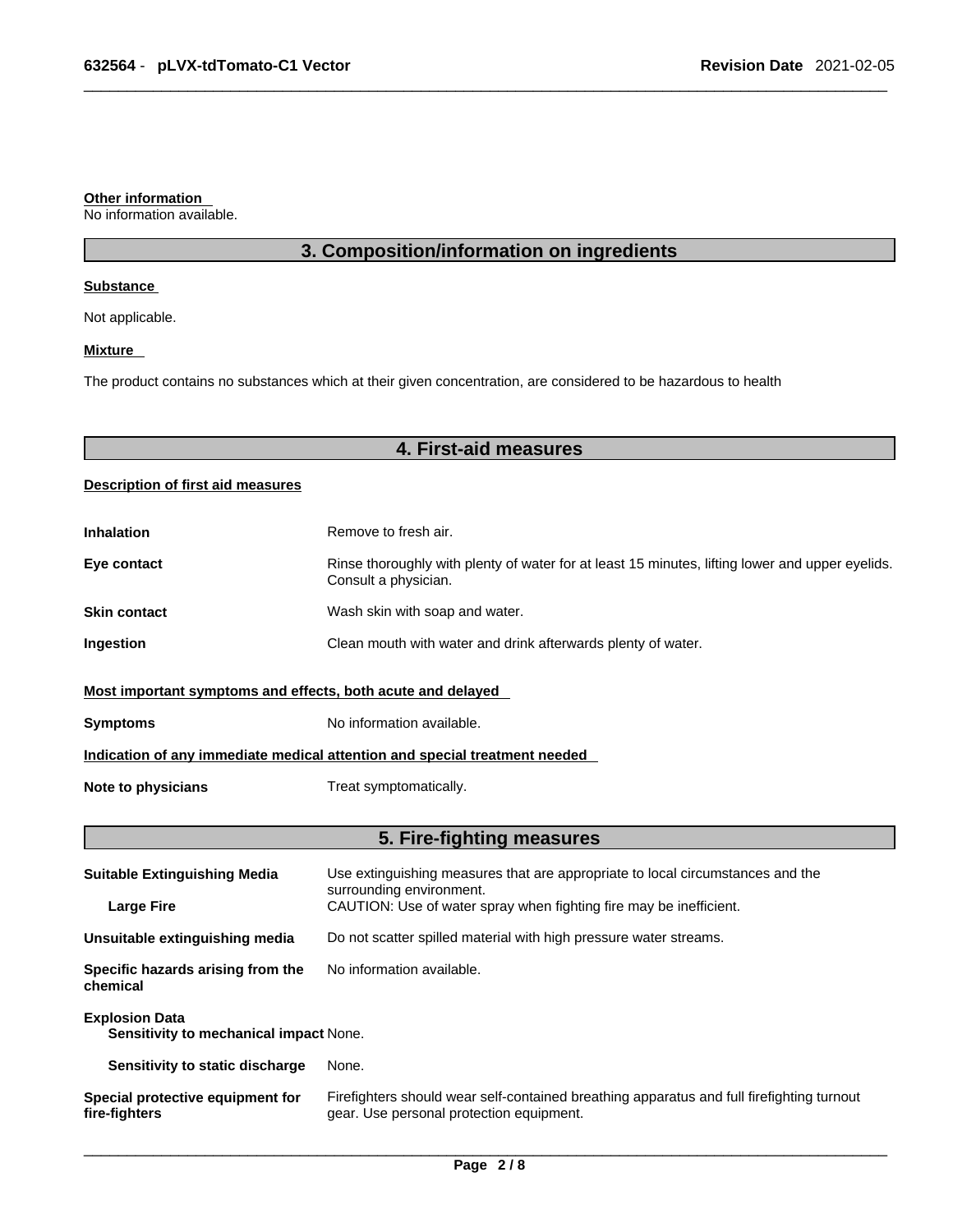| 6. Accidental release measures                               |                                                                        |  |
|--------------------------------------------------------------|------------------------------------------------------------------------|--|
|                                                              | Personal precautions, protective equipment and emergency procedures    |  |
|                                                              |                                                                        |  |
| <b>Personal precautions</b>                                  | Ensure adequate ventilation.                                           |  |
|                                                              |                                                                        |  |
| Methods and material for containment and cleaning up         |                                                                        |  |
| <b>Methods for containment</b>                               | Prevent further leakage or spillage if safe to do so.                  |  |
| Methods for cleaning up                                      | Pick up and transfer to properly labeled containers.                   |  |
|                                                              |                                                                        |  |
|                                                              |                                                                        |  |
|                                                              | 7. Handling and storage                                                |  |
| <b>Precautions for safe handling</b>                         |                                                                        |  |
| Advice on safe handling                                      | Handle in accordance with good industrial hygiene and safety practice. |  |
| Conditions for safe storage, including any incompatibilities |                                                                        |  |
| <b>Storage Conditions</b>                                    | Keep container tightly closed in a dry and well-ventilated place.      |  |
|                                                              |                                                                        |  |
| 8. Exposure controls/personal protection                     |                                                                        |  |

**Control parameters** 

| <b>Appropriate engineering controls</b>                               |                                                                                                                                                                             |  |
|-----------------------------------------------------------------------|-----------------------------------------------------------------------------------------------------------------------------------------------------------------------------|--|
| <b>Engineering controls</b>                                           | Showers<br>Eyewash stations<br>Ventilation systems.                                                                                                                         |  |
| Individual protection measures, such as personal protective equipment |                                                                                                                                                                             |  |
| <b>Eye/face protection</b>                                            | No special protective equipment required.                                                                                                                                   |  |
|                                                                       |                                                                                                                                                                             |  |
| Skin and body protection                                              | No special protective equipment required.                                                                                                                                   |  |
| <b>Respiratory protection</b>                                         | No protective equipment is needed under normal use conditions. If exposure limits are<br>exceeded or irritation is experienced, ventilation and evacuation may be required. |  |
| <b>General hygiene considerations</b>                                 | Handle in accordance with good industrial hygiene and safety practice.                                                                                                      |  |

### **9. Physical and chemical properties**

| Information on basic physical and chemical properties |                  |  |
|-------------------------------------------------------|------------------|--|
| <b>Physical state</b>                                 | Liauid           |  |
| Appearance                                            | Clear, colorless |  |
| Color                                                 | Clear            |  |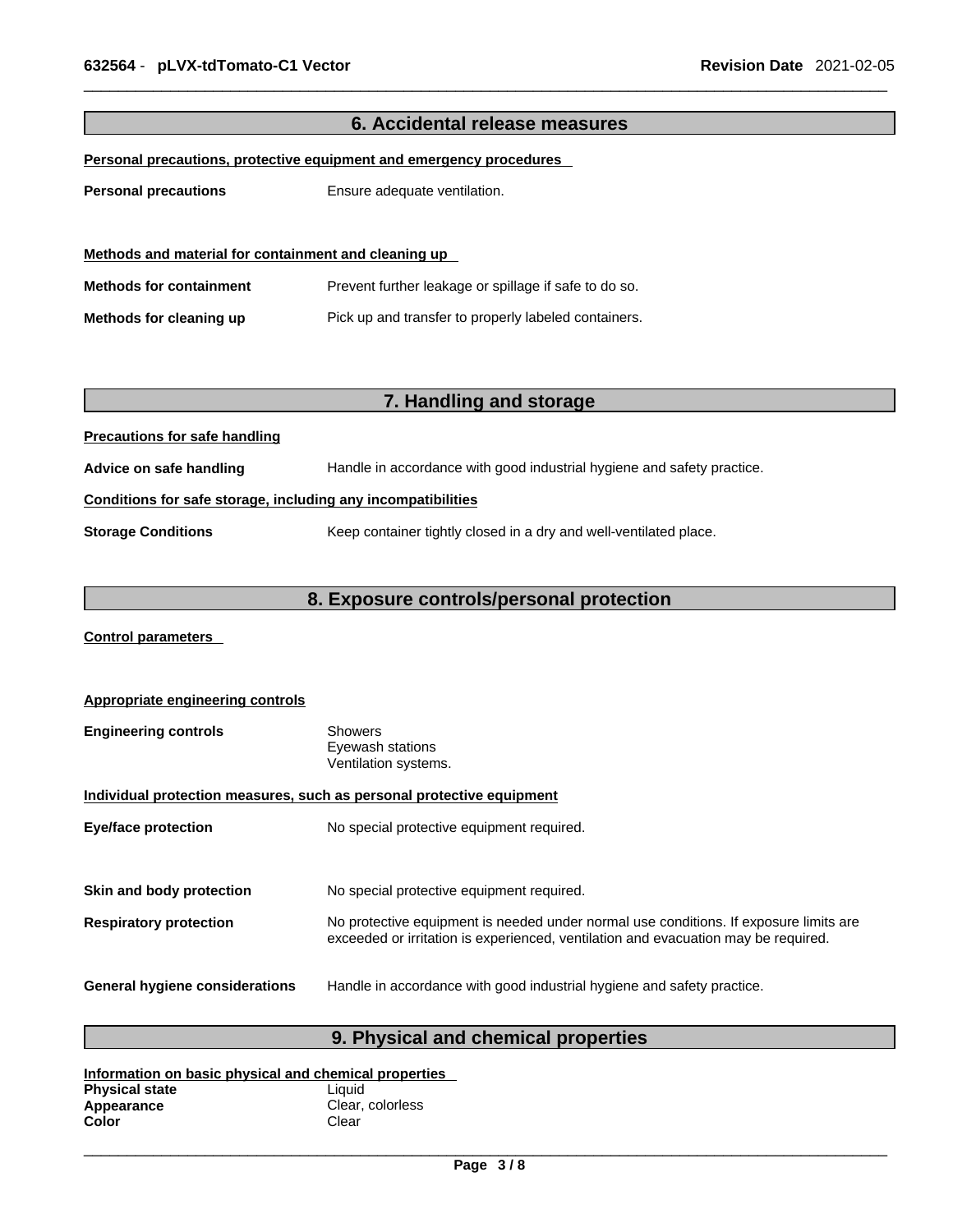| Odor                             | Odorless                 |                  |
|----------------------------------|--------------------------|------------------|
| <b>Odor Threshold</b>            | No information available |                  |
|                                  |                          |                  |
| <b>Property</b>                  | <b>Values</b>            | Remarks • Method |
| рH                               |                          | None known       |
| Melting point / freezing point   | No data available        | None known       |
| Boiling point/boiling range (°C) | No data available        | None known       |
| <b>Flash point</b>               | No data available        | Open cup         |
| <b>Evaporation Rate</b>          | no data available        | None known       |
| Flammability (solid, gas)        | no data available        | None known       |
| <b>Flammability Limit in Air</b> |                          | None known       |
| <b>Upper flammability limit:</b> | No data available        |                  |
| Lower flammability limit:        | No data available        |                  |
| Vapor pressure                   | no data available        | None known       |
| <b>Vapor density</b>             | No data available        | None known       |
| <b>Relative density</b>          |                          | None known       |
| <b>Water solubility</b>          | No data available        | None known       |
| Solubility in other solvents     | no data available        | None known       |
| <b>Partition coefficient</b>     | no data available        | None known       |
| <b>Autoignition temperature</b>  | No data available        | None known       |
| <b>Decomposition temperature</b> |                          | None known       |
| <b>Kinematic viscosity</b>       | No data available        | None known       |
| <b>Dynamic Viscosity</b>         | no data available        | None known       |
|                                  |                          |                  |
| <b>Other information</b>         |                          |                  |
| <b>Explosive properties</b>      | No information available |                  |
| <b>Oxidizing properties</b>      | No information available |                  |
| Softening point                  | No information available |                  |
| <b>Molecular Weight</b>          | No information available |                  |
| VOC Content (%)                  | No information available |                  |
| <b>Liquid Density</b>            | No information available |                  |
| <b>Bulk Density</b>              | No information available |                  |
|                                  |                          |                  |

### **10. Stability and reactivity**

| <b>Reactivity</b>                                                       | No information available.                 |
|-------------------------------------------------------------------------|-------------------------------------------|
| <b>Chemical stability</b>                                               | Stable under normal conditions.           |
| <b>Possibility of hazardous reactions</b> None under normal processing. |                                           |
| <b>Conditions to Avoid</b>                                              | None known based on information supplied. |
| Incompatible materials                                                  | None known based on information supplied. |
|                                                                         |                                           |

**Hazardous decomposition products** None known based on information supplied.

### **11. Toxicological information**

### **Information on likely routes of exposure**

| <b>Inhalation</b>   | Specific test data for the substance or mixture is not available. |
|---------------------|-------------------------------------------------------------------|
| Eye contact         | Specific test data for the substance or mixture is not available. |
| <b>Skin contact</b> | Specific test data for the substance or mixture is not available. |
| Ingestion           | Specific test data for the substance or mixture is not available. |

**<u>Symptoms related to the physical, chemical and toxicological characteristics</u>**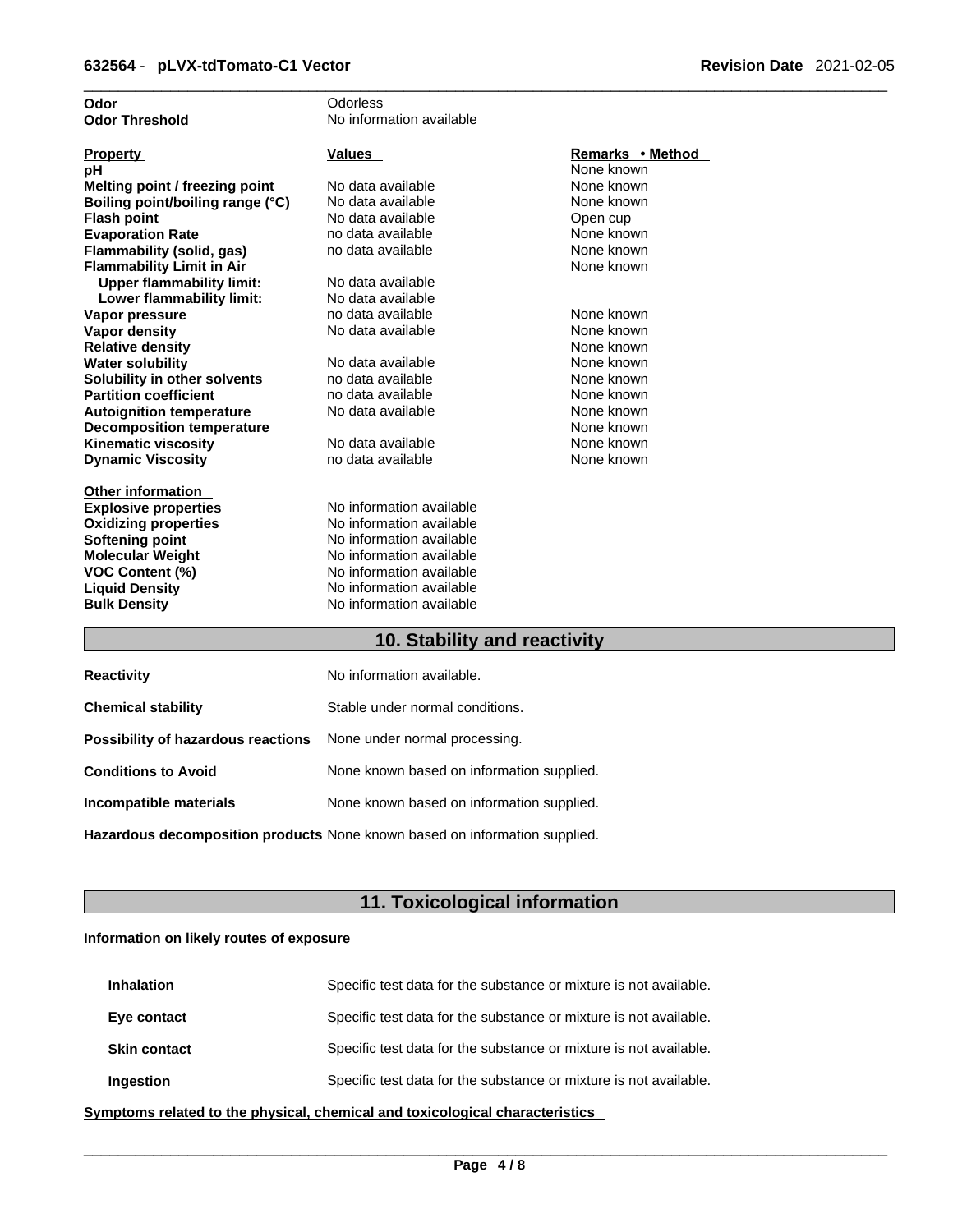### \_\_\_\_\_\_\_\_\_\_\_\_\_\_\_\_\_\_\_\_\_\_\_\_\_\_\_\_\_\_\_\_\_\_\_\_\_\_\_\_\_\_\_\_\_\_\_\_\_\_\_\_\_\_\_\_\_\_\_\_\_\_\_\_\_\_\_\_\_\_\_\_\_\_\_\_\_\_\_\_\_\_\_\_\_\_\_\_\_\_\_\_\_ **632564** - **pLVX-tdTomato-C1 Vector Revision Date** 2021-02-05

**Symptoms** No information available.

**Acute toxicity**

**Numerical measures of toxicity**

|                                   | <u>Delayed and immediate effects as well as chronic effects from short and long-term exposure</u> |
|-----------------------------------|---------------------------------------------------------------------------------------------------|
| <b>Skin corrosion/irritation</b>  | No information available.                                                                         |
| Serious eye damage/eye irritation | No information available.                                                                         |
| Respiratory or skin sensitization | No information available.                                                                         |
| Germ cell mutagenicity            | No information available.                                                                         |
| Carcinogenicity                   | No information available.                                                                         |
| <b>Reproductive toxicity</b>      | No information available.                                                                         |
| <b>STOT - single exposure</b>     | No information available.                                                                         |
| <b>STOT - repeated exposure</b>   | No information available.                                                                         |
| <b>Aspiration hazard</b>          | No information available.                                                                         |
| Other adverse effects             | No information available.                                                                         |
| Interactive effects               | No information available.                                                                         |
|                                   | 12. Ecological information                                                                        |
| <b>Ecotoxicity</b>                | The environmental impact of this product has not been fully investigated.                         |
| Persistence and degradability     | No information available.                                                                         |
| <b>Bioaccumulation</b>            | There is no data for this product.                                                                |
| Other adverse effects             | No information available.                                                                         |
|                                   |                                                                                                   |

### **13. Disposal considerations**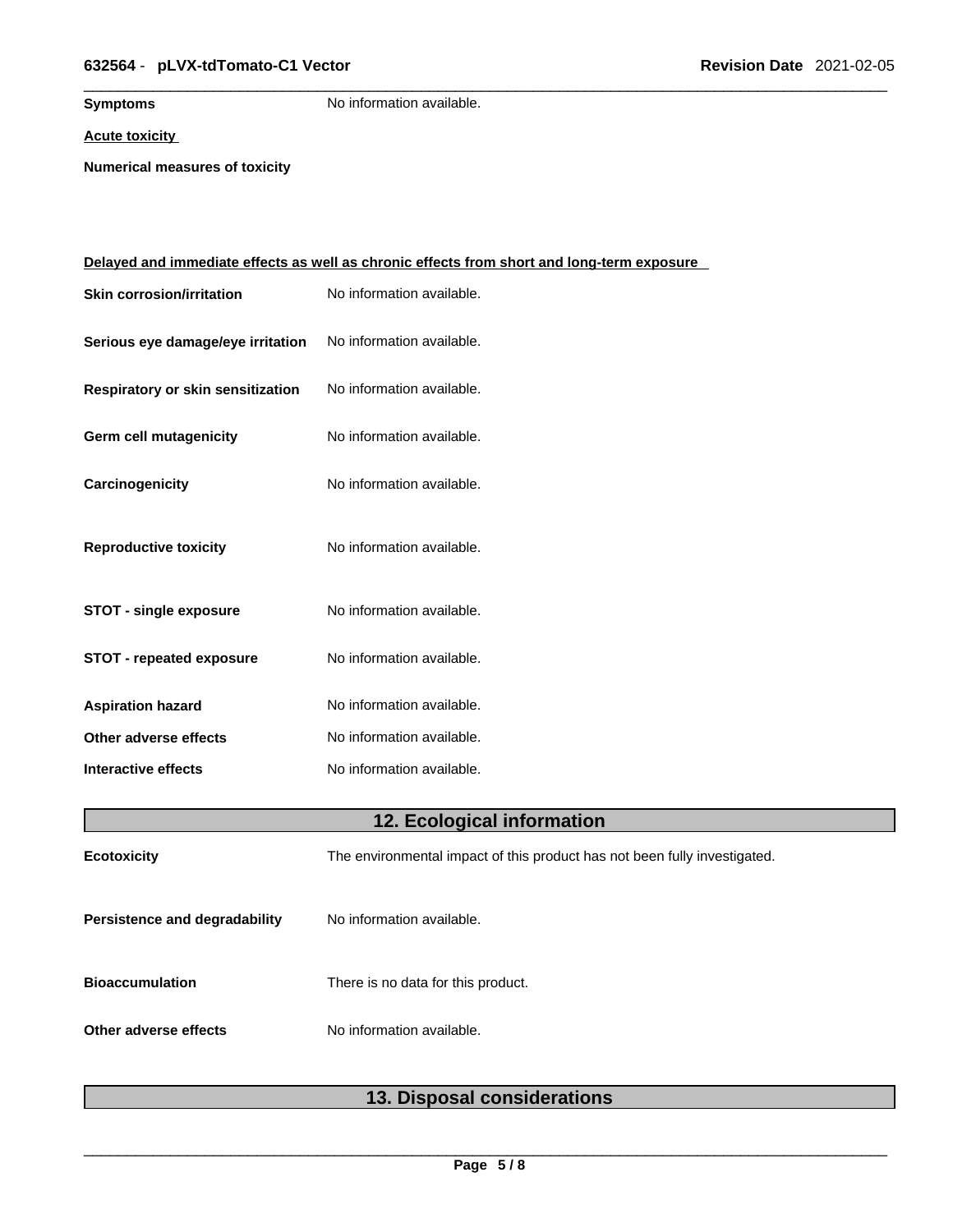#### **Waste treatment methods**

| Waste from residues/unused    | Dispose of in accordance with local regulations. Dispose of waste in accordance with |
|-------------------------------|--------------------------------------------------------------------------------------|
| products                      | environmental legislation.                                                           |
| <b>Contaminated packaging</b> | Do not reuse empty containers.                                                       |

### **14. Transport information**

|             | 1 F<br><b>Dogulator</b> |
|-------------|-------------------------|
| <b>ADN</b>  | Not regulated           |
| <b>ADR</b>  | Not regulated           |
| <b>RID</b>  | Not regulated           |
| <b>IMDG</b> | Not regulated           |
| <b>IATA</b> | Not regulated           |
| ICAO (air)  | Not regulated           |
| <b>MEX</b>  | Not regulated           |
| <b>TDG</b>  | Not regulated           |
| <b>DOT</b>  | Not regulated           |

### **15. Regulatory information**

#### **International Inventories**

#### **TSCA** -.

\*Contact supplier for details. One or more substances in this product are either not listed on the US TSCA inventory, listed on the confidential US TSCA inventory or are otherwise exempted from inventory listing requirements

| <b>DSL/NDSL</b>      |   |
|----------------------|---|
| <b>EINECS/ELINCS</b> |   |
| <b>ENCS</b>          |   |
| <b>IECSC</b>         | ٠ |
| KECL                 |   |
| <b>PICCS</b>         |   |
| <b>AICS</b>          |   |
|                      |   |

 **Legend:** 

 **TSCA** - United States Toxic Substances Control Act Section 8(b) Inventory

 **DSL/NDSL** - Canadian Domestic Substances List/Non-Domestic Substances List

 **EINECS/ELINCS** - European Inventory of Existing Chemical Substances/European List of Notified Chemical Substances

 **ENCS** - Japan Existing and New Chemical Substances

 **IECSC** - China Inventory of Existing Chemical Substances

 **KECL** - Korean Existing and Evaluated Chemical Substances

 **PICCS** - Philippines Inventory of Chemicals and Chemical Substances

 **AICS** - Australian Inventory of Chemical Substances

#### **US Federal Regulations**

#### **SARA 313**

Section 313 of Title III of the Superfund Amendments and Reauthorization Act of 1986 (SARA). This product does not contain any chemicals which are subject to the reporting requirements of the Act and Title 40 of the Code of Federal Regulations, Part 372.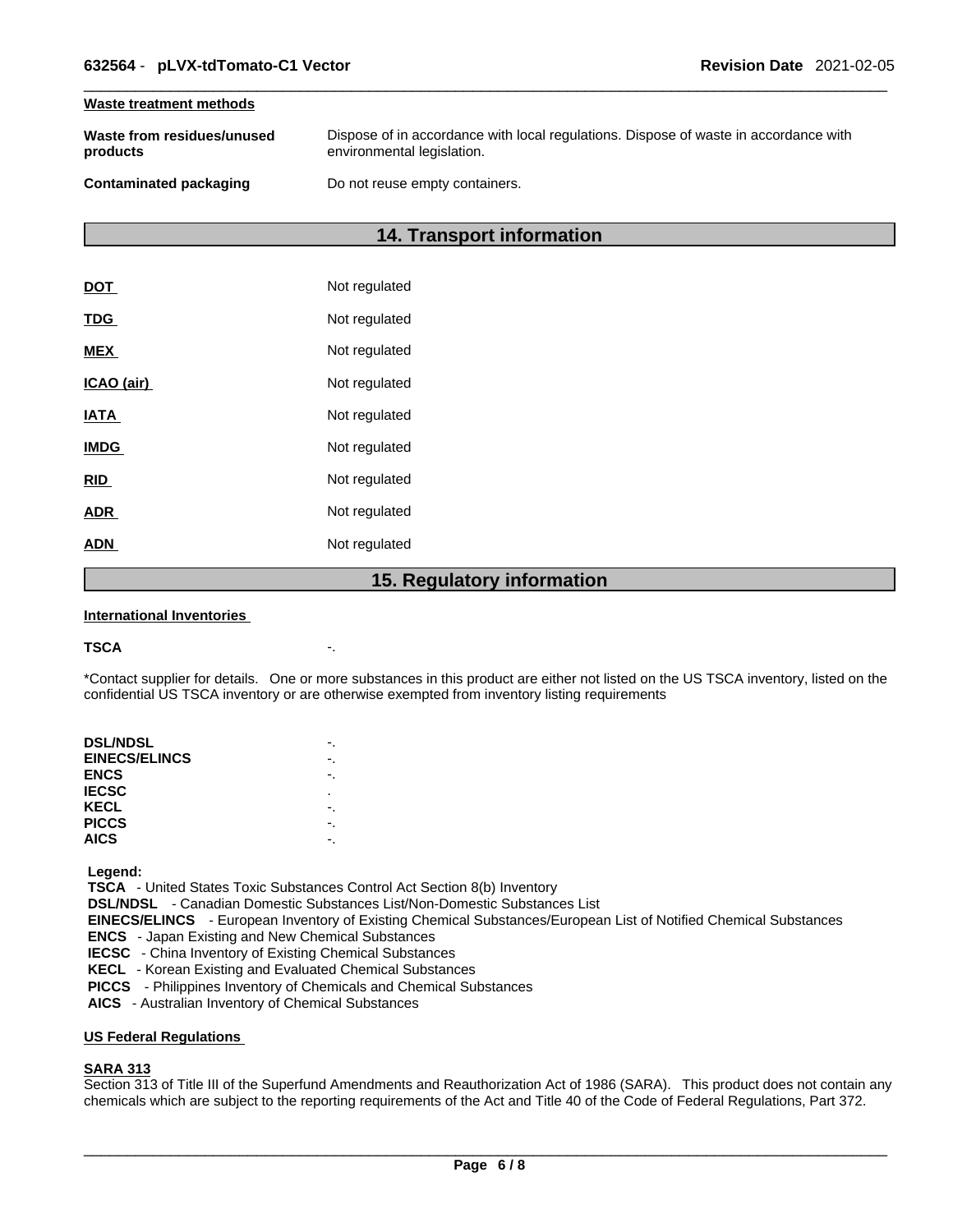### **SARA 311/312 Hazard Categories**

Should this product meet EPCRA 311/312 Tier reporting criteria at 40 CFR 370, refer to Section 2 of this SDS for appropriate classifications.

#### **CWA (Clean WaterAct)**

This product does not contain any substances regulated as pollutants pursuant to the Clean Water Act (40 CFR 122.21 and 40 CFR 122.42).

### **CERCLA**

This material, as supplied, does not contain any substances regulated as hazardous substances under the Comprehensive Environmental Response Compensation and Liability Act (CERCLA) (40 CFR 302) or the Superfund Amendments and Reauthorization Act (SARA) (40 CFR 355). There may be specific reporting requirements at the local, regional, or state level pertaining to releases of this material.

### **US State Regulations**

#### **California Proposition 65**

This product does not contain any Proposition 65 chemicals.

#### **U.S. State Right-to-Know Regulations**

This product does not contain any substances regulated under applicable state right-to-know regulations

### **U.S. EPA Label Information**

### **EPA Pesticide Registration Number** Not applicable